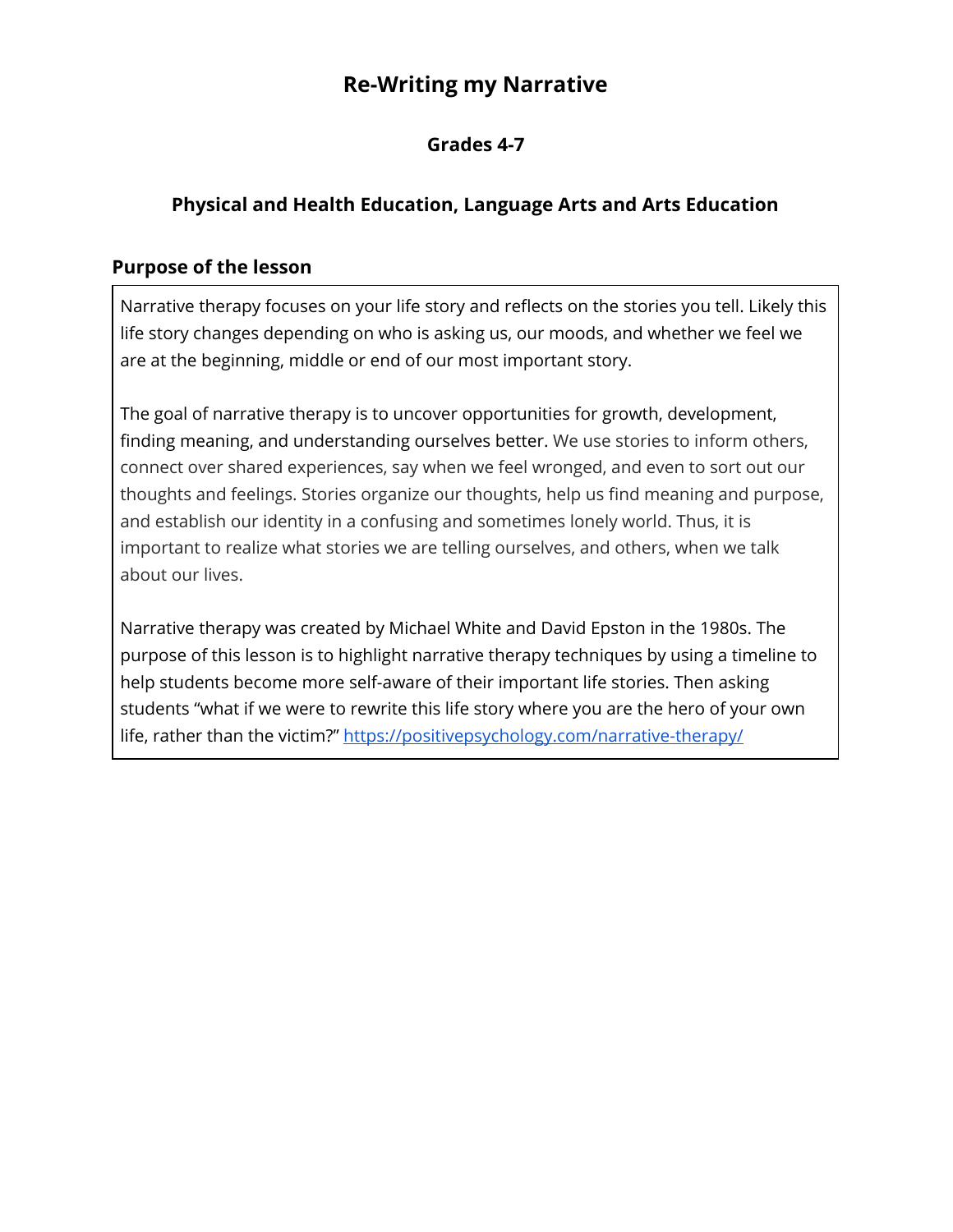### **Curriculum Competencies:**

#### **Physical and Health Education**

- ◊ Describe and assess strategies for promoting mental well-being (Grade 4)
- ◊ Describe factors that positively influence mental well-being and self-identity (Grade 4)
- ◊ Identify and apply strategies to pursue personal healthy-living goals (Grade 7)
- ◊ Describe and assess strategies for promoting mental well-being, for self and others (Grade 5/6/7)

#### **Language Arts**

- ◊ Use writing and design processes to plan, develop, and create texts for a variety of purposes and audiences (Grade 4/5)
- ◊ Use writing and design processes to plan, develop, and create engaging and meaningful literary and informational texts for a variety of purposes and audiences (Grade 6/7)

#### **Arts Education**

◊ Express, feelings, ideas, and experiences in creative ways & through the arts (Grade 4/5/6/7)

### **First Peoples Principles of Learning:**

- ◊ Learning is embedded in memory, history, and story
	- o *See last page for description of read aloud Dipnetting with Dad*
- ◊ Learning requires the exploration of one's identity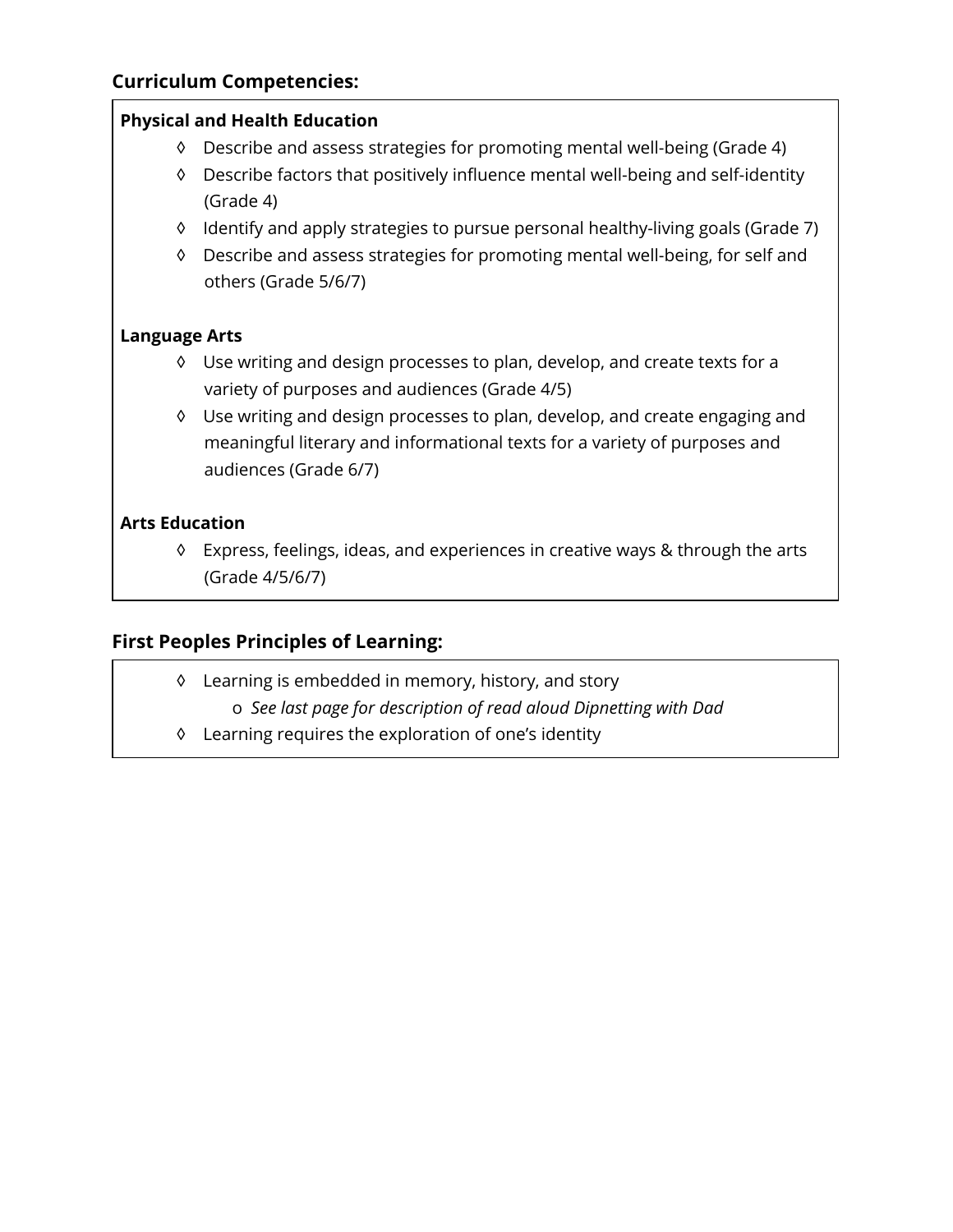## **Step-by-Step Lesson plan**

- **1. Discuss the curricular objectives for this lesson with your class.** Point out we all have a story to share and how this connects with the First Peoples Principles of Learning- (for example, often story is used in across family generations to teach lessons). *Check if your library has the read aloud: Dipnetting with Dad By Willie Sellars* if not play the Youtube read aloud **[HERE](https://m.youtube.com/watch?v=cHJJggDhPcU)**\*for more authentic first peoples resource options view the attached PDF. Below are some **guiding questions** you could ask after or during the read aloud:
	- What do you notice about story-telling in the first people's culture?
	- Why might this story be important to the main character?
	- Was this experience a significant life event for the main character?
	- What meaningful stories can you remember from your family?
- **2. Follow-up Activity:** See below for the timeline instructions. *See attached document "My Timeline"* (print in landscape view so students have more room to print their timelines).
- **3. Other Suggestions:** Have your students check out the **inspirational stories section** of the toolkit on their own personal time. Listening to others personal struggles with mental health can help to de-stigmatize mental health disorders and encourage students to seek help with overwhelming feelings. You can find the inspirational stories section **[HERE](https://studentmentalhealthtoolkit.com/youth-corner/stigma-free-stories/)** Have student write **a reflective journal** using this question: "what if we were to re-write this life story where you are the hero of your own life, rather than the victim?" \*Students may want to write this entry in a personal journal at home to keep private.
- **4. Lesson Closure:** Share some coping strategies that students can use to seek help with their personal stories- seeing the school counsellor to explore their life story further, seeing an outside agency counsellor or getting involved with a community program (support groups or art therapy online), writing about their experiences in a journal, creating a scrapbook of positive experiences to relate back to when they are feeling down, making a photo album with pictures & happy memories of a loved one that has passed away, creating a playlist they can listen to when reflecting on memories/emotions (self-esteem, grief, sadness, anger- for workouts) doing some art to express their story with painting & words etc. \**Caution-* Please refer any students to the school counsellor if they are triggered by this lesson or want to talk about their life story further\*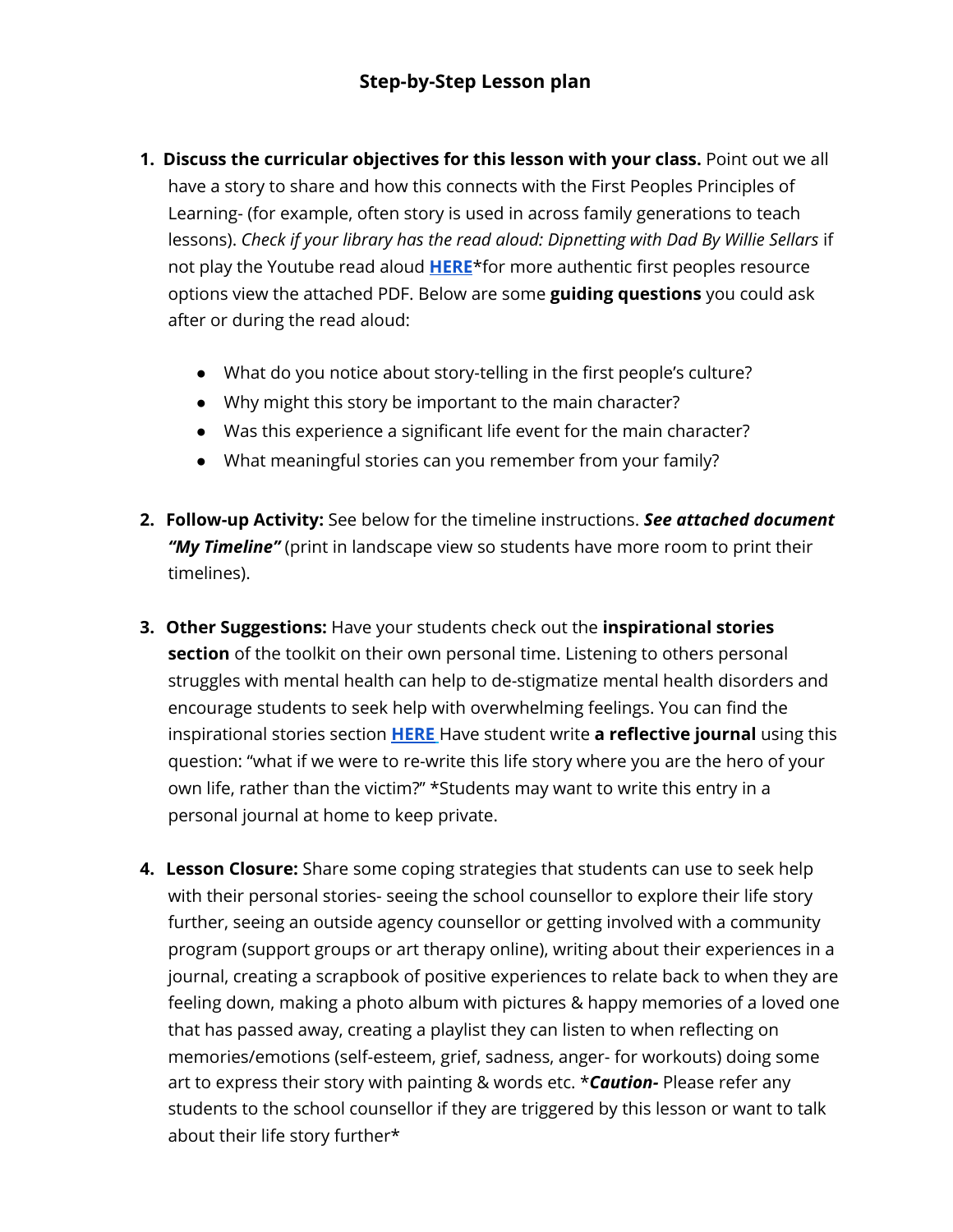# My Timeline Instructions

Print my timeline in landscape view and photocopy for each of your students

Mark the beginning of your timeline with your birthday and the end of your timeline with today's date

Mark the important events in your life on the timeline consider these examples below:

o For example, moving homes or schools, family members entering your home or passing away, pets passing away, sibling births in your family, vacations, new friendships, memories that stand out, any challenging life events/injuries that you are comfortable sharing with classmates etc. (see your school counsellor to reflect more on traumatic events for support with your feelings )

Encourage students to add details & doodles to their timeline using the below guiding questions:

- o What is a difficult moment that you reflected on from your timeline? How could you re-write that story to make yourself "the hero" or allow that experience to become a learning lesson?
- $\circ$  What is a happy memory from your timeline- how did that moment make you feel?
- o What moments from your timeline made you feel sad?
- o What moments from your timeline made you feel mad?
- o What moments from your timeline made you feel worried?
- o Is there anything from your timeline that is similar to one of your classmates?
- o Are there any differences from your timeline from your classmates?
- o What did you learn in reflecting on your timeline? How could you be more optimistic/positive moving forward with your life experiences? Dipnetting with Dad book description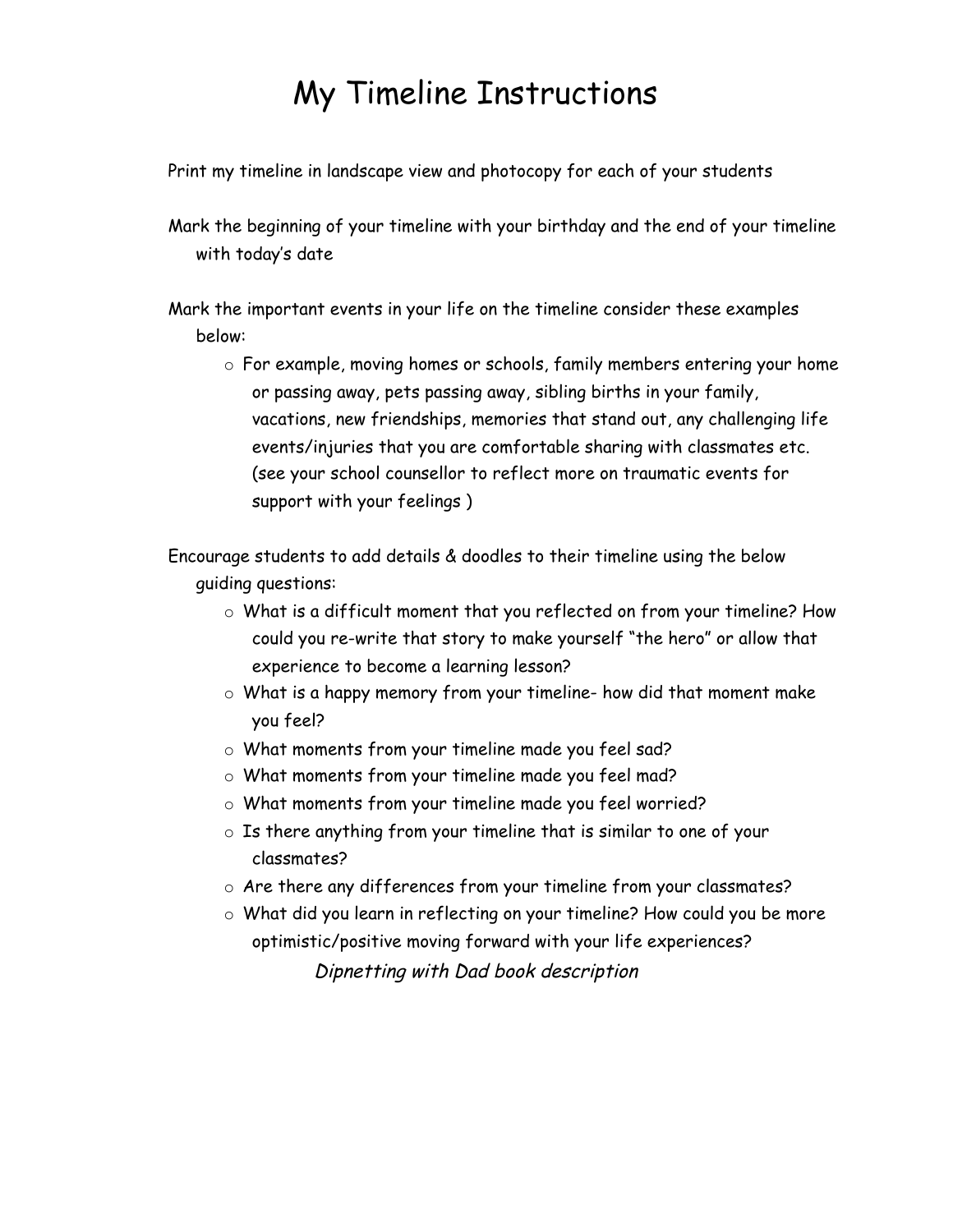

978-1-927575-53-6 / 1-927575-53-2 Hardcover 9.5" x 8.5", 48 pages, colour illustrations throughout Children's Literature, Fiction, First Nations

#### **GET THIS BOOK:**

Hardcover price: \$19.95 Purchases only available to Canadian addresses. For orders to BC, AB, SK: Add to Cart

For orders to MB, ON, QC, NL, NB, NS, PE, NT, NU, YT: Add to Cart

Caitlin Press is distributed by University of Toronto Press as well as IPG (US) and Gazelle  $(UK)$ 

# Dipnetting with Dad

**Willie Sellars** 

#### Illustrated by Kevin Easthope

BUMP, BUMP-SLAP, river sockeye salmon are pulled onto shore!

SF

Ca

Set in the beautiful landscape of the Cariboo Chilcotin  $S_f$ region, Dipnetting with Dad is a delightful and colourful Dip story of a father teaching his son the Secwepemc method of fishing known as dipnetting. Together they visit the Cε Sweat Lodge, mend the nets, select the best fishing spot, Eε and catch and pack their fish through rugged bush back Dip to the family home for traditional preparation.

Ot In his first book, Williams Lake Indian Band member Willie Sellars captures family values, the importance of C<sub>3</sub> storytelling, community living and coming of age in one of No<sup>-</sup> Am BC's oldest cultures. Debut artist Kevin Easthope's Dip contemporary and dynamic illustrations bring the Ba characters to life as they jump off the page and pull you  $Tse$ of t into their world.

#### **Colouring Sheets**

Download two colouring sheets from Dipnetting with Dad:

Chased by Grandma

**Chopping Salmon**